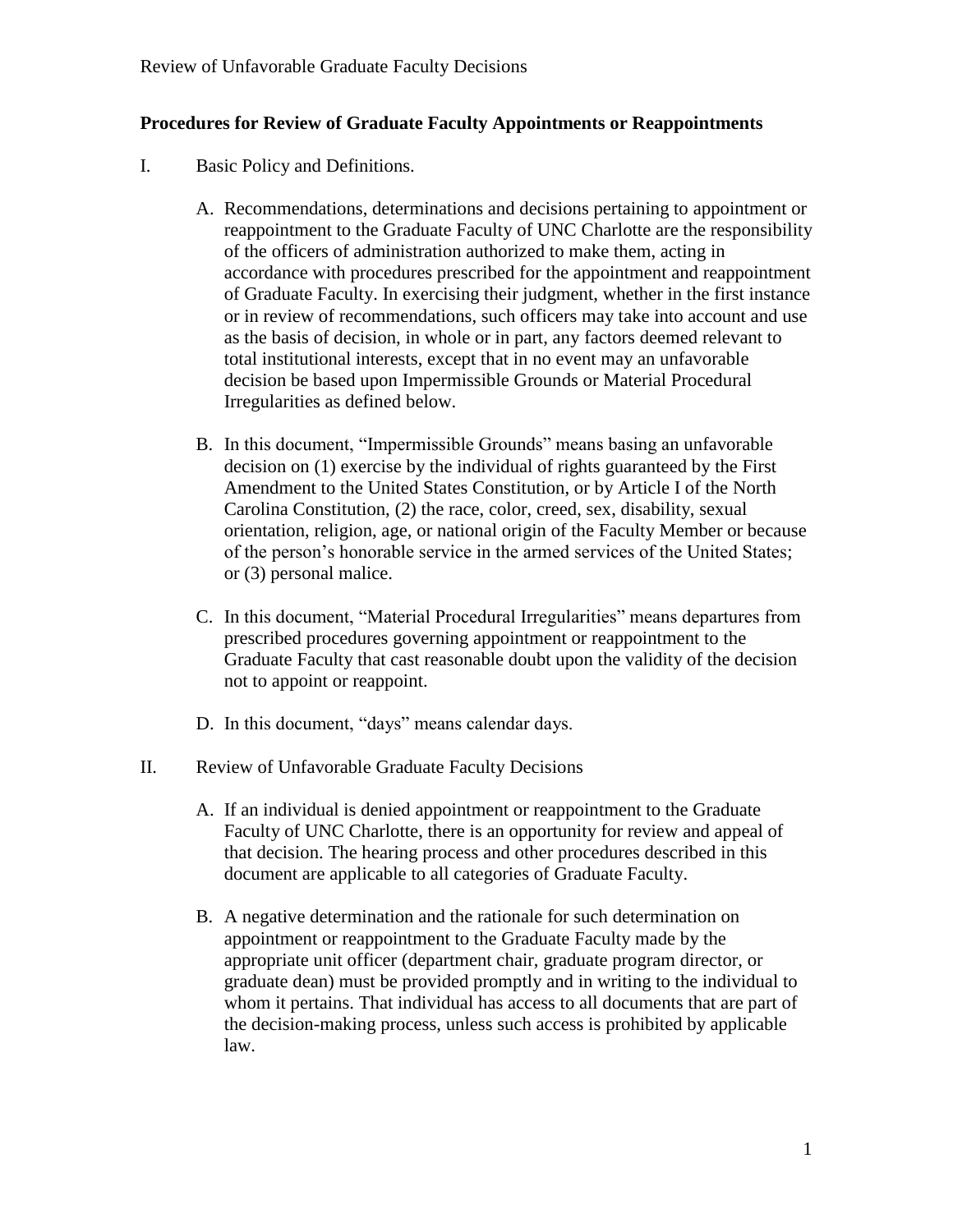- III. Procedures Where There Are No Allegations of Impermissible Grounds or Material Procedural Irregularities
	- A. When a department recommends not to appoint or reappoint an individual to the Graduate Faculty based on total institutional interests (including the professional relevance of the individual's qualifications to be a member of the Graduate Faculty), and when there is no allegation that the decision is based on Impermissible Grounds or Material Procedural Irregularities, the Dean of the Graduate School will review the departmental recommendation and make the final decision to appoint/reappoint or to not appoint/reappoint. There is no further review or appeal of this decision.
	- B. When a department makes a positive recommendation regarding appointment or reappointment, but the Graduate Dean does not approve that appointment or reappointment based on a review of the individual's professional record or consideration of the interests of the University, the Chair of the department that made the positive recommendation, but not the faculty member himself/herself, may appeal the Dean's negative decision to the Chair of the Graduate Council. The appeal must be filed in writing within 15 days of receipt of notice of the Dean's negative decision. In such cases, the Chair of the Graduate Council will have access to all documents that are part of the decision-making process. The Chair of the Graduate Council will, within 15 days, appoint a Hearing Committee to review the matter and make recommendations as described below. The Hearing Committee will consist of three Graduate Faculty members currently serving on the Graduate Council. One member of the Hearing Committee must be a Council member from the college of the individual who has been denied appointment/reappointment. The Chair of the Council appoints the other two members of the Hearing Committee. After the Hearing Committee is established, a committee chair will be named who will then consult with the parties to schedule a hearing. Within 15 days of the hearing, the Hearing Committee Chair will forward the Hearing Committee's recommendation to the Chair of the Graduate Council who, within 15 days, forwards it to the Graduate Dean with or without comment or his/her own recommendation. The Dean of the Graduate School then makes the final decision within 30 days. This decision must be in writing, and a copy will be sent to the individual being considered for membership on the Graduate Faculty.
- IV. Procedures Where There Are Allegations of Impermissible Grounds and/or Procedural Irregularities
	- A. If the individual under consideration believes the decision not to appoint or reappoint is based on Impermissible Grounds or Material Procedural Irregularities, he or she may appeal to the Chair of the Graduate Council, which constitutes the beginning of the appeal process. The appeal must be in writing and must be made within 15 days of the individual's receipt of the decision that is being appealed.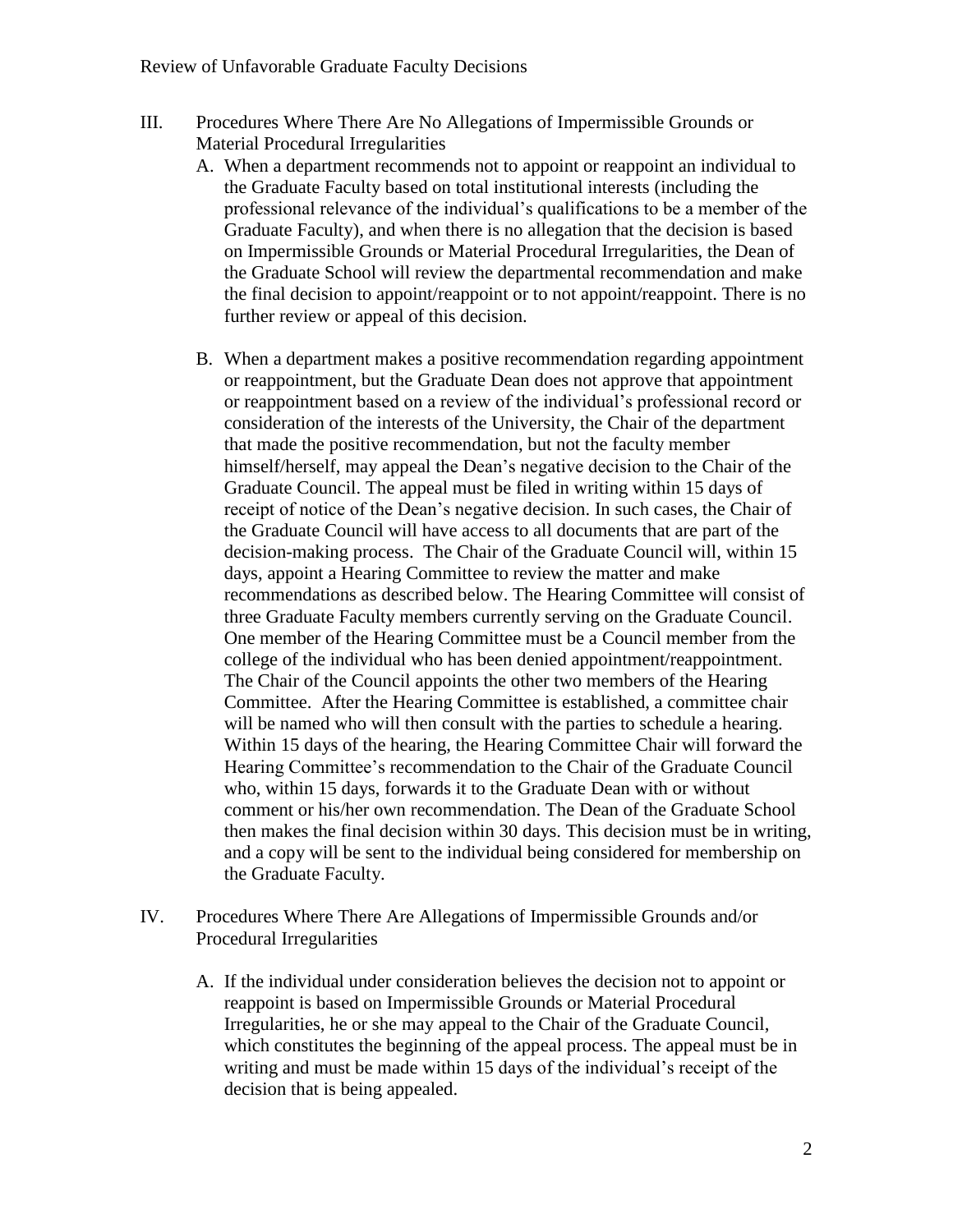- B. Once an appeal process has been initiated, the Chair of the Graduate Council will form a Hearing Committee, in accordance with the procedure set out above in Section III. B., above. The Hearing Committee will make one of the following decisions: (1) that a hearing will not be granted because \_\_\_\_\_\_\_\_\_\_\_, (2) that, after a hearing, the individual has not established by a preponderance of the evidence that the unfavorable decision was based on Impermissible Grounds or Material Procedural Irregularities, or (3) that the unfavorable Graduate Faculty decision was based on Impermissible Grounds or Material Procedural Irregularities.
- C. Within 15 days of receiving the written statement requesting the review of a negative Graduate Faculty decision, the Chair of the Graduate Council will form the Hearing Committee and that Committee shall meet to consider the request and decide whether to grant a hearing. The Hearing Committee shall grant a hearing if it determines that the statement contends that the unfavorable decision was based on Impermissible Grounds or Material Procedural Irregularities and the facts outlined, if established, might support the contention.
- D. If the Hearing Committee decides not to grant a hearing, it shall immediately provide written notice of that decision and its rationale to the individual and to the Graduate Dean (Provost if the unfavorable decision was made by the Graduate Dean). Such a ruling confirms the Unfavorable Graduate Faculty Decision. The individual may request that the Graduate Dean (Provost if the Graduate Dean is an administrator who would be involved in the hearing) review the Hearing Committee's decision. If such a request is made, the Graduate Dean will make an independent review of the Hearing Committee's decision, in accordance with Section V, below.
- E. If the Hearing Committee grants a hearing, the Chair of the Hearing Committee will notify the individual and the Graduate Dean (Provost if the Graduate Dean is an administrator who would be involved in the hearing) of the intent to conduct a hearing. Such notification shall identify the membership of the committee. After the Hearing Committee is established, the chair shall consult with the parties to schedule a hearing.
- F. Within 15 days of the hearing, the Hearing Committee will provide the individual and the Graduate Dean (Provost if the Graduate Dean is an administrator involved in the hearing) written notice of its decision and the rationale for that decision, with a copy to the Provost or Graduate Dean. An unfavorable Hearing Committee decision confirms the original unfavorable Graduate Faculty appointment/reappointment decision. The Individual may request that the Graduate Dean (Provost if the Graduate Dean is an administrator involved in the hearing) review the Hearing Committee's decision. If such a request is made, the Graduate Dean will make an